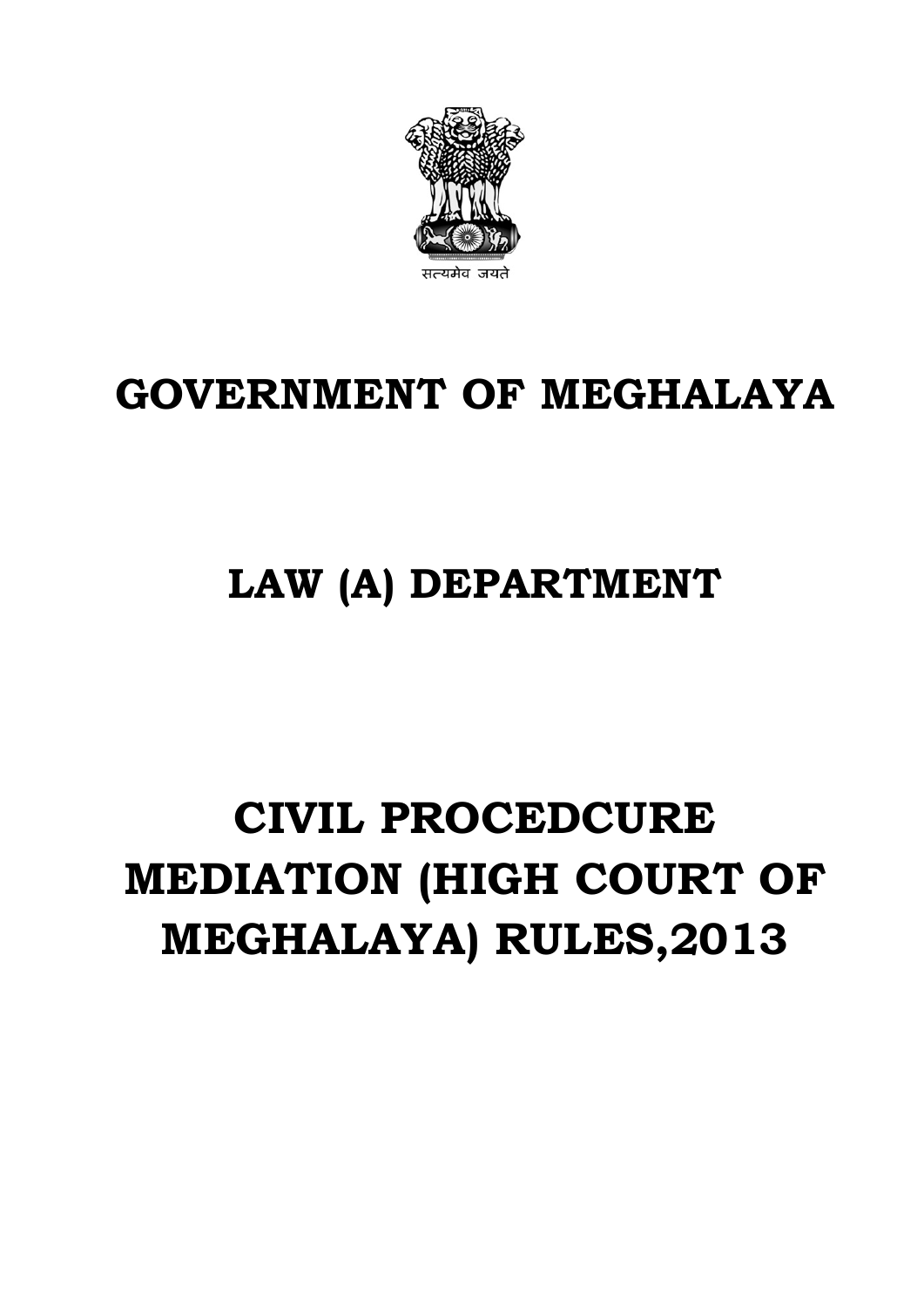# **CIVIL PROCEDCURE MEDIATION (HIGH COURT OF MEGHALAYA) RULES, 2013**

**No. HCM.II/430/2013/6020.-** In exercise of the powers conferred by Article 225 of the Constitution of India, Section 122 and Section 125 of Part X of the Code of Civil Procedure, 1908 (5 of 1908) and all other powers enabling it, the High Court of Meghalaya is pleased to make the following Rules:

**1. Title:**- These Rules shall be called the Civil Procedure Mediation (High Court of Meghalaya) Rules, 2013.

**2. Appointment of mediator** - (a) Parties to a suit may all agree on the names of the sole mediator for mediating between them.

(b) Where, there are two sets of parties and they are unable to agree on a sole mediator, each set of parties shall nominate a mediator.

(c) Where parties agree on a sole mediator under clause (a) or where parties nominate more than one mediator under clause (b), the mediator need not necessarily be from the panel of mediators referred to in Rule 3 nor bear the qualifications referred to in Rule 4 but should be a person who suffers from the disqualifications referred to in Rule 5.

 (d) Where there are more than two sets of parties having diverse interests, each set shall nominate a person on its behalf and the said nominees shall select the sole mediator and failing unanimity in that behalf, the Court shall appoint a sole mediator.

**3. Panel of mediators**,-(a) The High Court shall, for the purpose of appointing mediators between parties in suits filed on its original side, prepare a panel of mediators and publish the same on its Notice Board, within thirty days of the coming into force of these Rules, with copy to the Bar Association attached to the original side of the High Court.

 (b) (i) The Courts of the District and Sessions Judges or the Courts of the Judges of the Civil Court or Courts of equal status shall, for the purpose of appointing mediators to mediate between parties in suits filed on their original side, prepare a panel of mediators, within a period of ninety days of the commencement of these Rules, after obtaining the approval of the High Court to the names included in the panel, and shall publish the same on their respective Notice Board.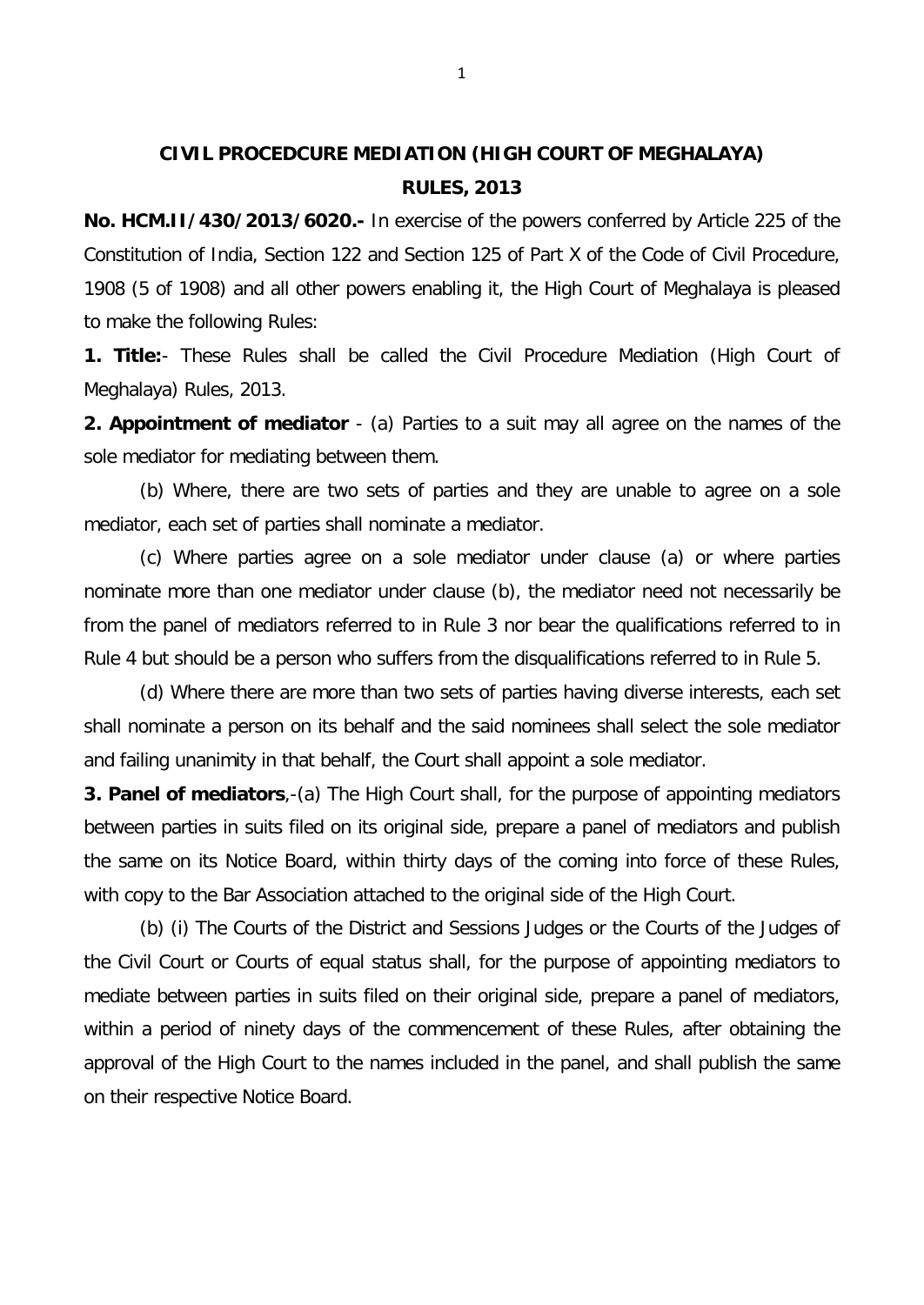(ii) Copies of the said panels referred to in sub-clause (i) shall be forwarded to all the Courts of equivalent jurisdiction or Courts subordinate to the Court referred to in sub-clause (i) and to the Bar Association attached to each of the Courts.

(c) The consent of the persons whose names are included in the panel shall be obtained before empanelling them.

(d) The panel of names shall contain a detailed Annexure giving details of the qualifications of the mediators and their professional or technical experience in different fields.

**4. Qualifications of persons to be empanelled under Rule 3**.- The following persons shall be treated as qualified and eligible for being enlisted in the panel of mediators under Rule 3, namely:

(a) (i) Retired Judges of the Supreme Court of India,

(ii) Retired Judges of the High Court,

 (iii)Retired District and Sessions Judges or retired Judges of the Civil Court or Courts of equivalent status;

(b) Legal practitioners with at least ten years standing at the Bar at the level of the Supreme Court or the High Court or the District Courts or Courts of equivalent status;

(c) Experts or other professionals with atleast fifteen years standing or retired senior bureaucrats or retired senior executives.

(d) Institutions which are themselves experts in mediation and have been recognized as such by the High Court, provided the names of its members are approved by the High Court initially or whenever there is a change in membership.

**5. Disqualification of persons**.- The following persons shall be deemed to be disqualified for being empanelled as mediators:

(i) Any person who has been adjudged as insolvent or is declared of unsound mind;

 (ii) Any person against whom criminal charges involving moral turpitude are framed by a criminal court and are pending,

 (iii) Any person who has been convicted by a criminal court for any offence involving moral turpitude,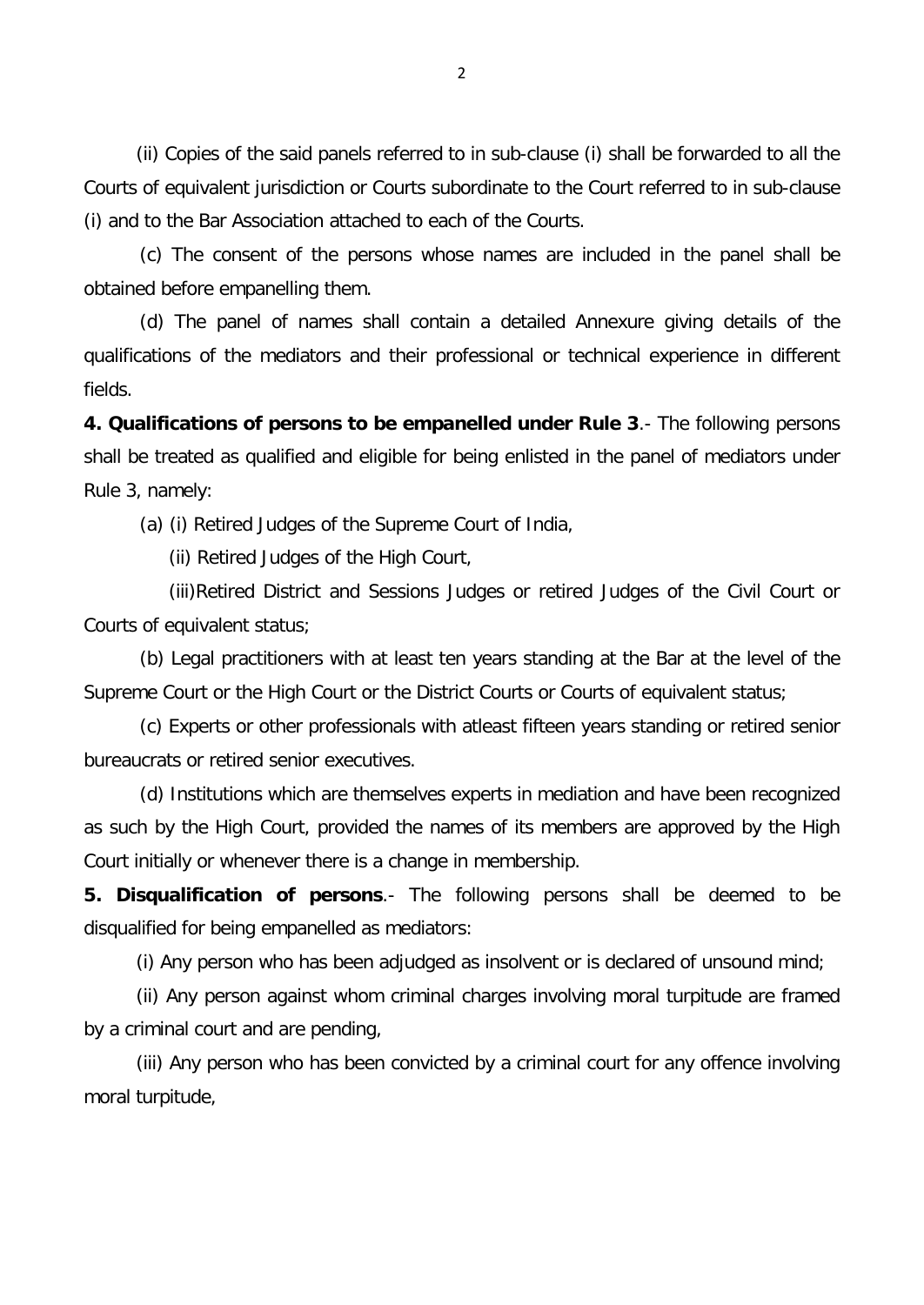(iv) Any person against whom disciplinary proceedings or charges relating to moral turpitude have been initiated by the appropriate disciplinary authority which are pending or have resulted in a punishment,

 (v) Any person who is interested or connected with the subject-matter of dispute or is related to any one of the parties or to those who represent them, unless such objection is waived by all parties in writing.

 (vi) Any legal practitioner who has appeared or is appearing for any of the parties in the suit or in any other suit or proceedings,

(vii) Such other categories of persons as may be notified by the High Court.

**6. Venue for conducting mediation** - The mediator shall conduct the mediation at one or other of the following places:

(i) Venue of the Lok Adalat or permanent Lok Adalat,

(ii) Any place identified by the District Judge within the Court precincts for the purpose of conducting mediation,

(iii) Any other place as may be agreed upon by the parties subject to the approval of the Court.

**7. Preference** - The Court shall, while nominating any person from the panel of mediators referred to in Rule 3, consider his suitability for resolving the particular class of dispute involved in the suit and shall give preference to those who have proven record of successful mediation or who have special qualification or experience in mediation.

**8. Duty of mediator to disclose certain facts** - (a) When a person is approached in connection with his possible appointment as a mediator, the person shall disclose in writing to the parties, any circumstance likely to give rise to a justifiable doubt as to his independence or impartiality.

(b) Every mediator shall, from the time of his appointment and throughout the continuance of the mediation proceedings, without delay, disclose to the parties in writing, about the existence of any of the circumstances referred to in clause (a).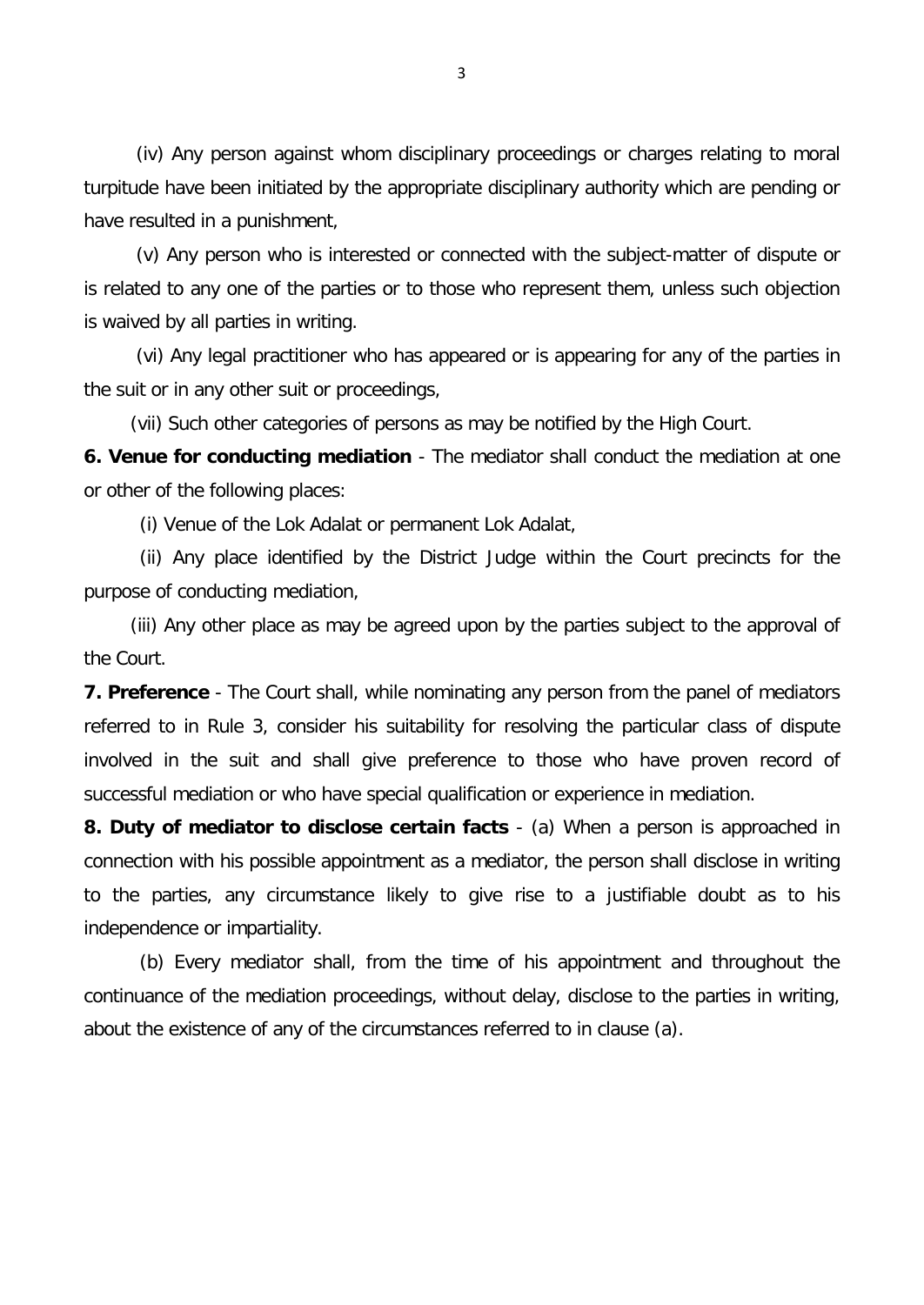**9. Cancellation of appointment** - Upon information furnished by the mediator under Rule 8 or upon any other information received from the parties or other persons, if the Court, in which the suit is filed, is satisfied, after conducting such inquiry as it deems fit, and after giving a hearing to the mediator, that the said information has raised a justifiable doubt as to the mediators independence or impartiality, it shall cancel the appointment by a reasoned order and replace him by another mediator.

**10. Removal or deletion from panel** - A person whose name is placed in the panel referred to in Rule 3 may be removed or his name may be deleted from the said panel, by the Court which empanelled him, if:

(i) he resigns or withdraws his name from the panel for any reason,

(ii) he is declared insolvent or is declared of unsound mind,

 (iii) he is a person against whom criminal charges involving moral turpitude are framed by a criminal court and are pending,

 (iv) he is a person who has been convicted by a criminal court for any offence involving moral turpitude,

 (v) he is a person against whom disciplinary proceedings on charges relating to moral turpitude have been initiated by appropriate disciplinary authority which are pending or have resulted in a punishment,

 (vi) he exhibits or displays conduct, during the continuance of the mediation proceedings, which is unbecoming of a mediator,

(vii) the Court which empanelled him, upon receipt of information, is satisfied, after conducting such inquiry as it deems fit, and is of the view, that it is not possible or desirable to continue with the name of that person in the panel, provided that, before removing or deleting his name, under clause (vi) and (vii), the Court shall hear the mediator whose name is proposed to be removed or deleted from the panel and shall pass a reasoned order.

**11. Procedure of mediation** - (a) The parties may agree on the procedure to be followed by the mediator in the conduct of the mediation proceedings.

(b) Where the parties do not agree on any particular procedure to be followed by the mediator, the mediator shall follow the procedure hereinafter mentioned, namely: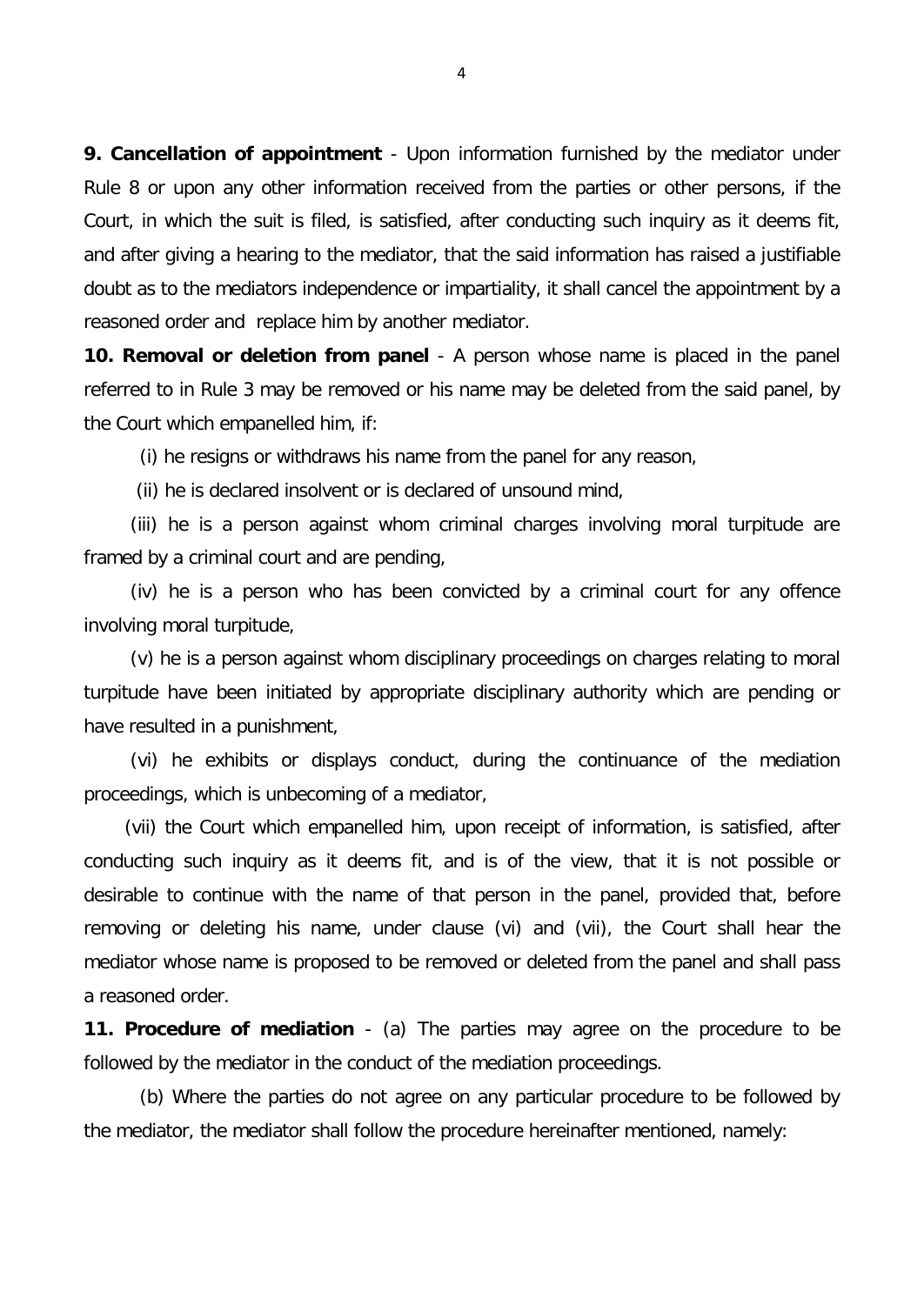(i) he shall fix, in consultation with the parties, a time schedule, the dates and the time of each mediation sessions, where all the parties have to be present;

 (ii) he shall hold the mediation conference in accordance with the provisions of Rule 6;

(iii) he may conduct joint or separate meetings with the parties;

(iv) each party shall, ten days before the session, provide to the mediator a brief memorandum setting forth the issues, which according to it, need to be resolved, and its position in respect to those issues and all information reasonably required for the mediator to understand the issue; such memoranda shall also be mutually exchanged between the parties;

(v) each party shall furnish to the mediator, copies of pleadings or documents or such other information as may be required by him in connection with the issues to be resolved.

Provided that where the mediator is of the opinion that he should look into any original document, the Court may permit him to look into the original document before such officer of the Court and on such date and at such time as the Court may fix;

(vi) each party shall furnish to the mediator such other information as maybe required by him in connection with the issue to be resolved.

(c) Where there is more than one mediator, the mediator nominated by each party shall first confer with the party that nominated him and shall thereafter interact with the other mediators, with a view to resolving the disputes.

**12. Mediator not bound by Evidence Act, 1872 or code of Civil Procedure, 1908:-** The mediator shall not be bound by the Code of Civil Procedure, 1908 or the Evidence Act, 1872, but shall be guided by principles of fairness and justice, and have regard to the rights and obligations of the parties, usage of trade, if any, and the nature of the dispute.

**13. Non- attendance of parties at sessions on due dates:-** (a) The parties shall be present personally or may be represented by their counsel or power of attorney holders at the meetings or sessions notified by the mediator.

(b) The parties not resident in India may be represented by their counsel or power of attorney holders at the sessions or meetings.

5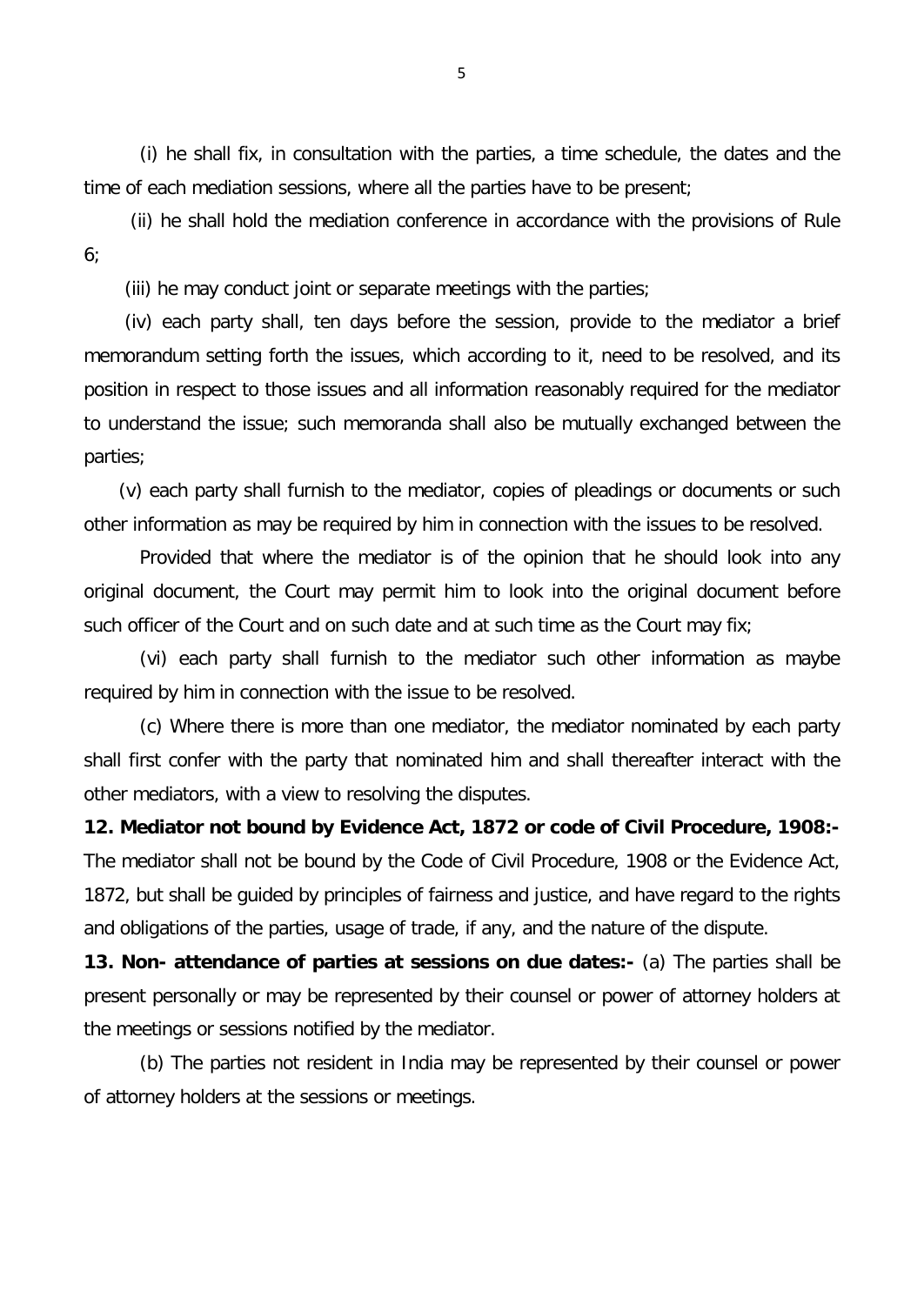**14. Administrative assistance:-** In order to facilitate the conduct of mediation proceedings, the parties, or the mediator with the consent of the parties, may arrange for administrative assistance by a suitable institution or person.

**15. Offer of settlement by parties:-** Any party to the suit may, without prejudice to the rights of the parties, offer a settlement to the other party at any stage of the proceedings, with notice to the mediator.

**16. Role of mediator:-** The mediator shall attempt to facilitate voluntary resolution of the dispute by the parties, and communicate the view of each party to the other, assist them in identifying issues, reducing misunderstandings, clarifying priorities, exploring areas of compromise and generating options in an attempt to solve the dispute, emphasizing that it is the responsibility of the parties to take decision which affect them; he shall not impose any term of settlement on the parties.

**17. Parties alone responsible for taking decision:-** The parties must understand that the mediator only facilitates in arriving at a decision to resolve disputes and that he will not and cannot impose any settlement nor does the mediator give any warranty that the mediation will result in a settlement. The mediator shall not impose any decision on the parties.

**18. Time limit for completion of mediation:-** On the expiry of sixty days from the date fixed for the first appearance of the parties before the mediator, the mediation shall stand terminated, unless the court, which referred the matter, either suo motu, or upon request by the mediator or any of the parties, and upon hearing all the parties, is of the view that extension of time is necessary or may be useful; but such extension shall not be beyond a further period of thirty days.

**19. Parties to act in good faith:-** While no one can be compelled to commit to settle his case in advance of mediation, all parties shall commit to participate in the proceedings in good faith with the intention to settle the dispute, if possible.

**20. Confidentiality, disclosure and inadmissibility of information:-** (1) When a mediator receives confidential information concerning the dispute from any party, he shall disclose the substance of that information to the other party, if permitted in writing by first party.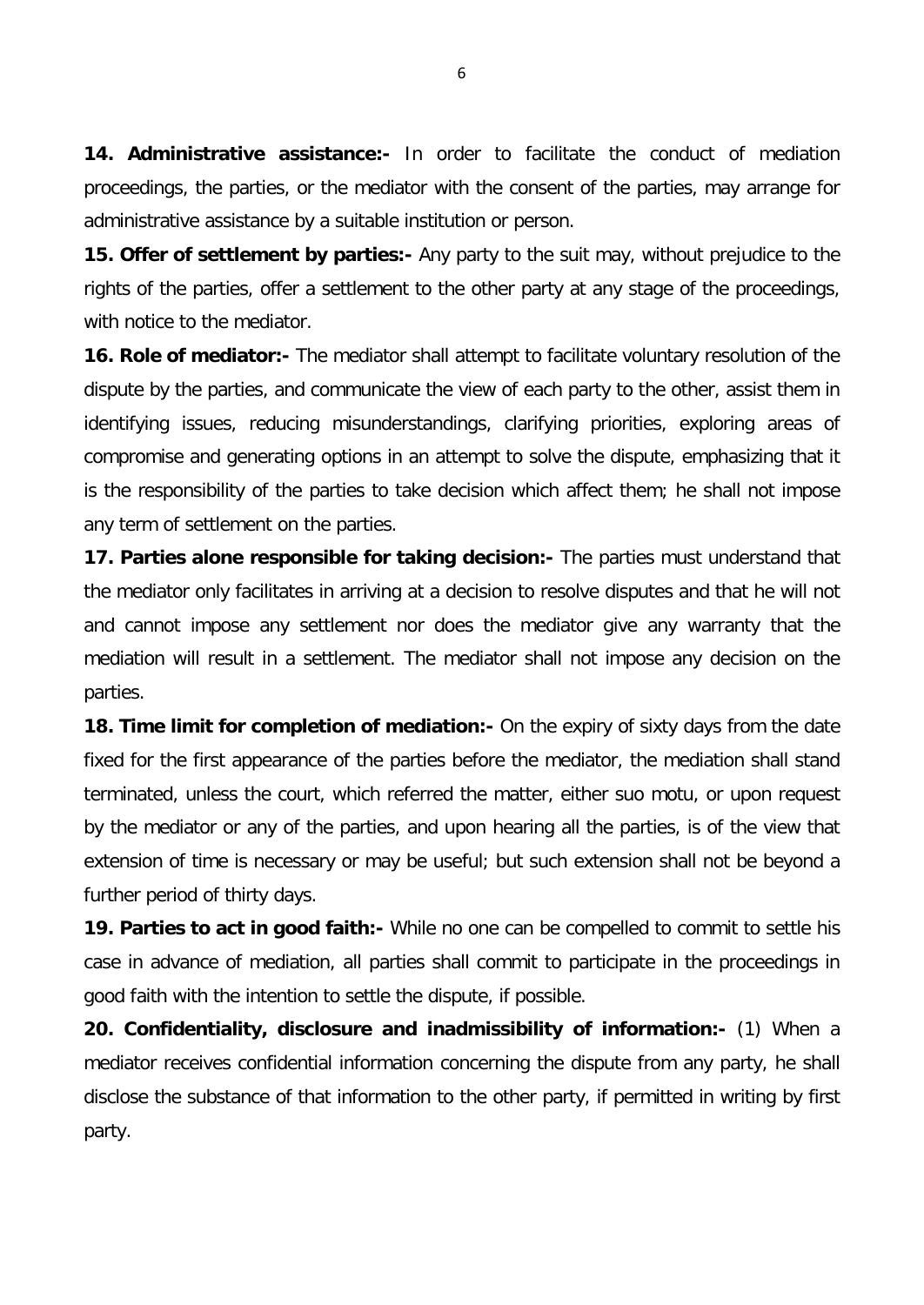(2) When a party gives information to the mediator subject to a specific condition that it be kept confidential, the mediator shall not disclose that information to the other party, nor shall the mediator voluntarily divulge any information regarding the documents or what is conveyed to him orally as to what transpired during the mediation.

(3) Receipt or perusal, or preparation of records, reports or the documents by the mediator, or receipt of information orally by the mediator while serving in that capacity, shall be confidential and the mediator shall not be compelled to divulge information regarding the documents nor in regard to the oral information nor as to what transpired during the mediation.

(4) Parties shall maintain confidentiality in respect of events that transpired during mediation and shall not rely on or introduce the said information in any other proceedings as to :-

(a) views expressed by a party in the course of the mediation proceedings;

(b) documents obtained during the mediation which were expressly required to be treated as confidential or other notes, drafts or information given by the parties or mediators;

(c) proposals made or views expressed by the mediator;

(d) admission made by the party in the course of mediation proceedings;

(e) the fact that a party had or had not indicated willingness to accept a proposal.

(5) There shall be no stenographic or audio or video recording of the mediation proceedings.

**21. Privacy:-** Mediation sessions and meetings are private; and only the concerned parties or their counsel or power of attorney holders can attend . Other persons may attend only with the permission of the parties or with the consent of the mediator.

**22. Immunity:-** No mediator shall be held liable for anything bona fide done or omitted to be done by him during the mediation proceedings for civil or criminal action nor shall he be summoned by any party to the suit to appear in a Court of law to testify in regard to information received by him or action taken by him or in respect of drafts or records prepared by him or shown to him during the mediation proceedings.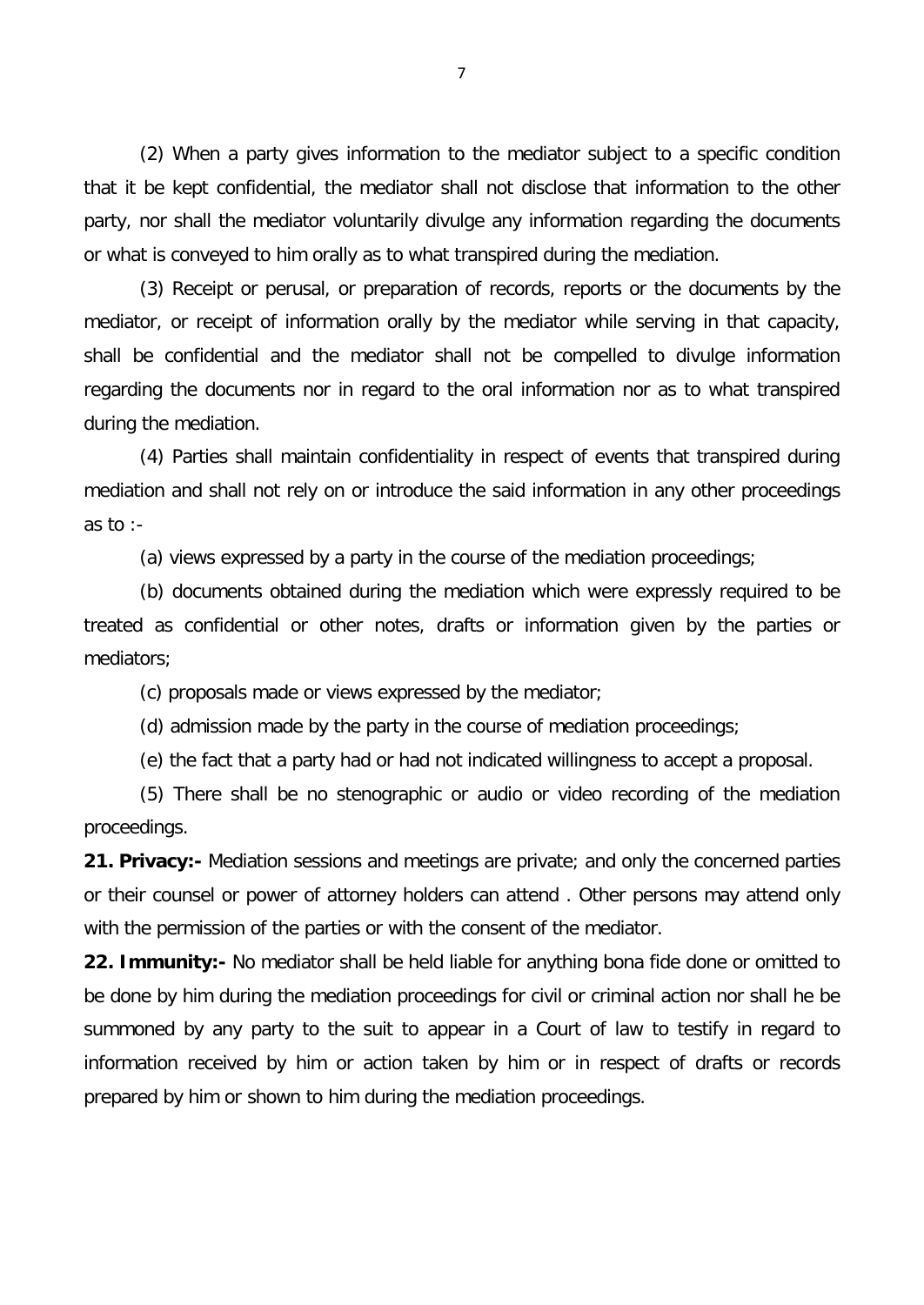**23. Communication between mediator and the Court:-** (a) In order to preserve the confidence of parties in the Court and the neutrality of the mediator, there shall be no communication between the mediator and the Court, except as stated in clauses (b) and (c) of this Rule.

(b) If any communication between the mediator and the Court is necessary, it shall be in writing and copies of the same shall be given to the parties or their counsel or power of attorney holders.

(c) Communication between the mediator and the Court shall be limited to communication by mediator:

(i) with the Court about the failure of Party to attend;

(ii) with the Court with the consent of the Parties;

 (iii) regarding his assessment that the case is not suited for settlement through mediation;

(iv) that the parties have settled the dispute or disputes.

**24. Settlement Agreement:-** (1) Where an agreement is reached between the parties in regard to all the issues in the suit or some of the issues, the same shall be reduce to writing and signed by the parties or their power of attorney holders. If any counsel has represented the parties, they shall all attest the signature of their respective clients.

(2) The agreement of the parties so signed and attested shall be submitted to the mediator who shall, with a covering letter signed by him, forward the same to the Court in which the suit is pending.

(3) Where no agreement is arrived at between the parties, before the time limit stated in Rule 18 or where, the mediator is of the view that no settlement is possible, he shall report the same to the said Court in writing.

#### **25. Court to fix a date for recording settlement and passing decree:**

(1) Within seven days of the receipt of any settlement, the Court shall issue notice to the parties fixing a date for recording the settlement. Such date not being beyond a further period of fourteen days from the date of receipt of settlement, the Court shall record the settlement, if it is not against the provisions of law.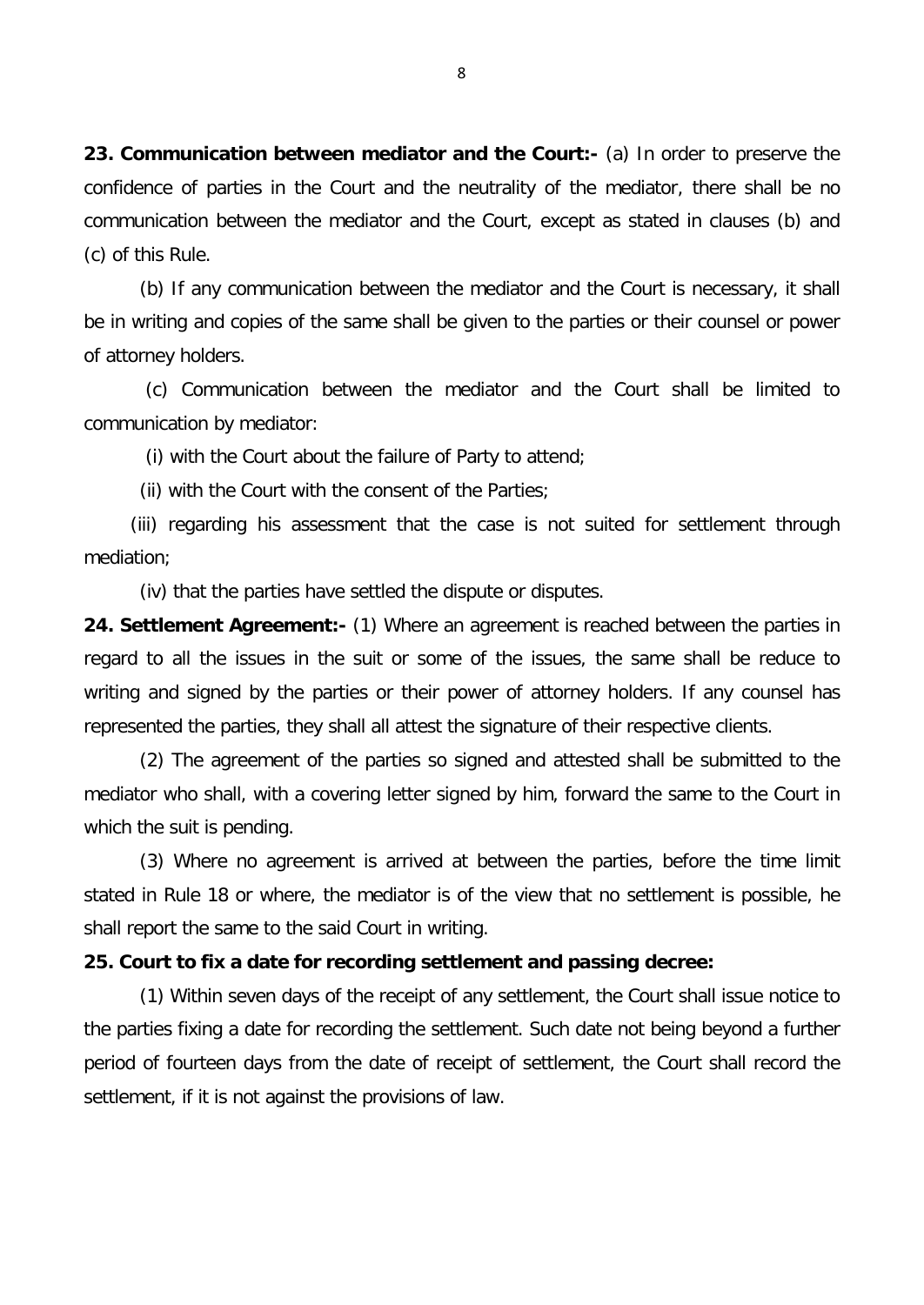(2) The Court shall then pass a decree in accordance with the settlement so recorded, if the settlement disposes of all the issues in the suit.

(3) If the settlement disposes of only certain issues arising in the suit, the Court shall record the settlement on the date fixed for recording the settlement and (i) if the issues are severable from other issues and if a decree could be passed to the extent of the settlement covered by those issues, the Court may pass a decree straightaway in accordance with the settlement on those issues without waiting for a decision of the Court on the other issues which are not settled; (ii) If the issues are not severable, the Court shall wait for a decision on the other issues which are not settled.

**26. Fee of mediator and costs:-** (1) At the time of referring the disputes to mediation, the Court shall, after consulting the mediator and the parties, fix the fee of the mediator.

(2) As far as possible a consolidated sum may be fixed rather than for each session or meeting.

(3) Where there are two mediators as in clause (b) of Rule 2, the Court shall fix the fee payable to the mediators, which shall be shared equally by the two sets of parties.

(4) The expense of the mediation including the fee of the mediator, costs of administrative assistance, and other ancillary expenses concerned, shall be borne equally by the various contesting parties or as may be otherwise directed by the Court.

(5) Each party shall bear the costs for production of its witnesses experts, or for production of documents.

(6) The mediator may, before the commencement of mediation, direct including the parties to deposit equal sums, tentatively, to the extent of 50% of the probable costs of the mediation, as referred to in clause (1), (3) and (4). The remaining 50% shall be deposited with the mediator, after the conclusion of mediation. For the amount of cost paid to the mediator, he shall issue the necessary receipts and a statement of amount shall be filed by the mediator in the Court.

(7) The expense of mediation including fee, if not paid by the parties, the Court shall, on the application of the mediator or parties, direct the concerned parties to pay, and if they do not pay, the Court shall recover the said amounts as if there was a decree for the said amount.